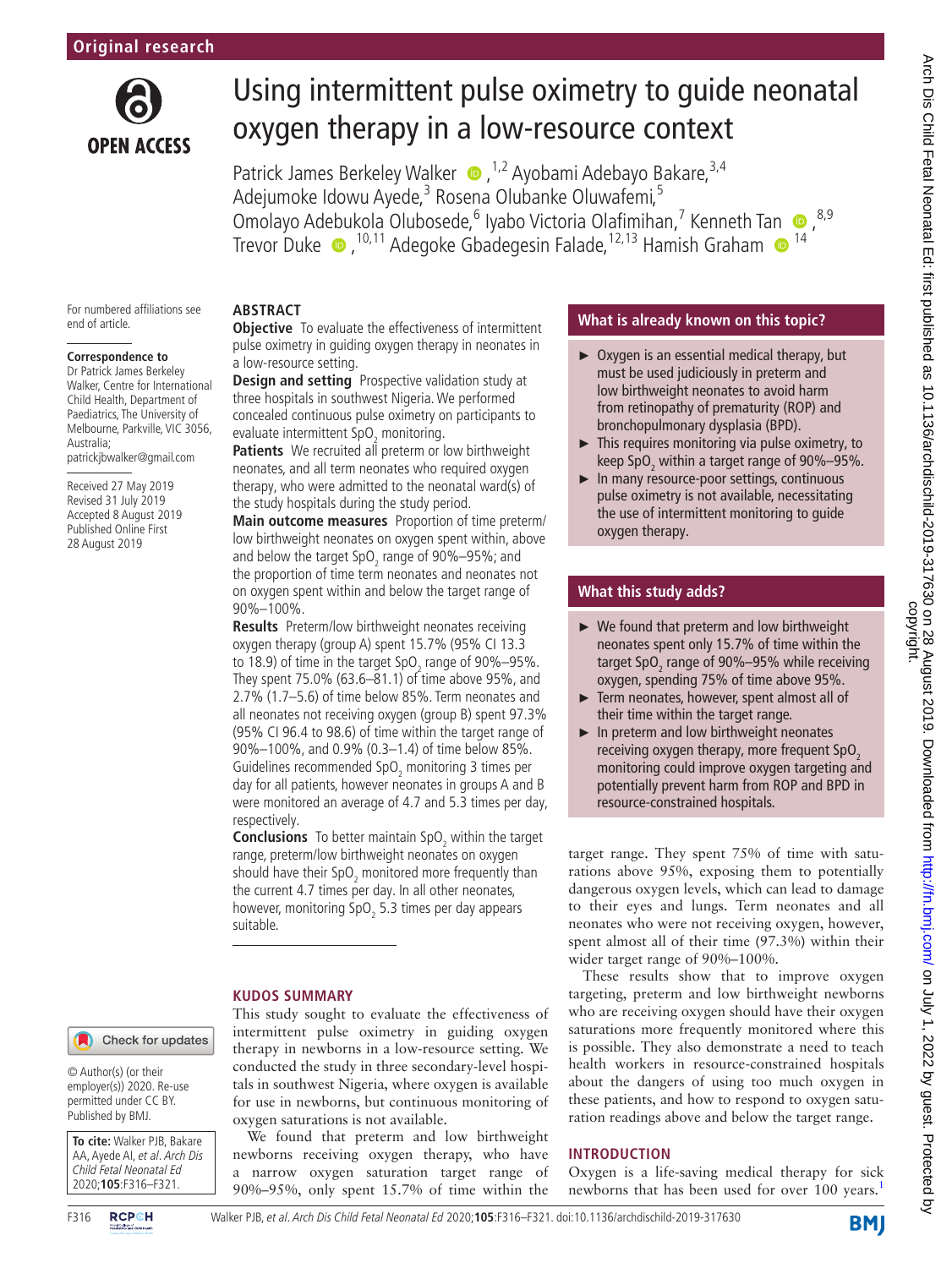When used in preterm (gestational age <37 weeks) and low birthweight (birth weight <2000g) neonates, however, it carries significant risks—most notably retinopathy of prematurity (ROP) and bronchopulmonary dysplasia (BPD). $^{23}$  Tight control of haemoglobin oxygen saturation  $(SpO<sub>2</sub>)$  through use of pulse oximetry can prevent harm.<sup>24</sup>

The principal and most studied complication of hyperoxia in preterm neonates is ROP. In high-income countries (HICs), ROP is now uncommon due to effective  $SpO<sub>2</sub>$  control in at-risk neonates.<sup>[5](#page-4-2)</sup> However, its prevalence is increasing in low-income and middle-income countries (LMICs) as neonatal preterm survival increases and oxygen is used excessively. This has been labelled the 'third epidemic' of ROP, and is thought to be responsible for 20000 new cases of blindness annually.<sup>67</sup>

While there continues to be some debate about the optimal  $SpO<sub>2</sub>$  range for preterm and low birthweight neonates, it is thought to lie between approximately 90% and 95%,  $2^4$  with WHO recommending [8](#page-4-4)8%–95%.<sup>8</sup> However, it is challenging to maintain  $SpO<sub>2</sub>$  of preterm and low birthweight infants within these target ranges, and they often spend large proportions of time outside.<sup>9-11</sup> SpO<sub>2</sub> targeting is particularly challenging in LMICs. Despite improvements in recent years, oxygen practices in many LMICs remain poor and pulse oximetry is rarely used to guide therapy. Hospital surveys consistently report very low availability of pulse oximeters for paediatric and neonatal use (typically <10%) and low staff awareness of how pulse oximetry should be used in children and newborns.<sup>12-16</sup>

In these settings, continuous  $SpO<sub>2</sub>$  monitoring is often not possible and intermittent monitoring is increasingly used to guide oxygen therapy. However, it is unclear how effective it is in guiding oxygen therapy, particularly in neonates at risk of ROP and BPD.

This study seeks to evaluate the effectiveness of intermittent  $SpO<sub>2</sub>$  monitoring in guiding oxygen therapy in neonates in a low-resource setting.

### **Methodology**

#### **Study design**

We conducted a prospective validation study at three secondarylevel hospitals in southwest Nigeria, between June 2017 and March 2018. We evaluated the effectiveness of intermittent pulse oximetry monitoring (the current standard of care at all study hospitals) in guiding oxygen therapy in neonates by performing concealed continuous pulse oximetry on participants during routine care.

#### **Participants**

We recruited all preterm or low birthweight neonates, and all term neonates who required oxygen therapy, who were admitted to the neonatal ward(s) of the study hospitals during the study period. Inclusion and exclusion criteria are detailed in [table](#page-1-0) 1.

<span id="page-1-0"></span>

|           | Table 1 Inclusion and exclusion criteria for participants at all study |
|-----------|------------------------------------------------------------------------|
| hospitals |                                                                        |

| <b>Inclusion criteria</b>                                                                                                                                         | <b>Exclusion criteria</b>                                                                                                                             |  |
|-------------------------------------------------------------------------------------------------------------------------------------------------------------------|-------------------------------------------------------------------------------------------------------------------------------------------------------|--|
| All of:<br>Admitted to nursery of study hospitals<br>1.<br>during the study period.<br>Preterm or low birth weight; or received<br>2.<br>oxygen during admission. | Any of:<br>Prescribed or required bubble<br>1.<br>CPAP, high-flow oxygen (>2L/<br>min), or mechanical ventilation.<br>Received palliative care.<br>2. |  |
| . CPAP, continuous positive airway pressure.                                                                                                                      |                                                                                                                                                       |  |

# **Procedures**

Intermittent pulse oximetry using Lifebox pulse oximeters (Acare Technology, Taiwan) was a standard practice in all hospitals. We did not provide additional refresher training or reminders, as we intended to evaluate routine care. Staff had previously received training and supportive supervision on pulse oximetry and the oxygen protocol in November 2015.[16 17](#page-5-0) The oxygen protocol recommended using pulse oximetry for every neonate admitted to the nursery, and commencement of oxygen therapy if any  $SpO<sub>2</sub>$  reading was <90%. Pulse oximeter probes were attached to neonates' hands or feet and nurses recorded the  $\mathrm{SpO}_2$  reading in the patient's clinical observation chart after an adequate plethysmographic waveform was observed and the  $\text{SpO}_2$  reading was stable (typically within  $1-2$  min).<sup>[16](#page-5-0)</sup> The protocol recommended checking the  $SpO<sub>2</sub>$  on admission, within 15 min of any change in oxygen flow rate, and at least once per shift (3 times per day), or more frequently for neonates with severe respiratory distress or signs of deterioration. It recommended aiming for SpO<sub>2</sub> 90%–95% for preterm or low birthweight neonates receiving oxygen therapy and  $SpO<sub>2</sub> \ge 90\%$  for other neonates. Monitoring data had shown consistently high use of pulse oximetry for neonates on admission (>90%) and strong adoption into routine care practices.<sup>[16](#page-5-0)</sup>

Data collection at each site was performed by a dedicated study nurse or PJBW, under the supervision of the project coordinator and co-principal investigators. We commenced concealed continuous  $\text{SpO}_2$  monitoring using Masimo Radical-7 CO-Oximeters (Masimo, Irvine, California, USA) after admission to the neonatal ward (or after commencement of oxygen therapy for term neonates), and continued it until 48hours after oxygen was ceased, or to a maximum of 5days (120hours) for each patient. We concealed the visual display and disabled normal upper and lower limit alarms of the Masimo continuous oximeters so  $SpO<sub>2</sub>$  readings could not be determined by staff or study investigators. However, to prevent avoidable harm from severe hypoxaemia occurring, we set a lower audible  $SpO<sub>2</sub>$ alarm limit at 80%, alerting nurses to potentially dangerously low  $SpO<sub>2</sub>$  and prompting clinical review. We also ensured the plethysmographic waveform was visible to permit us to evaluate the accuracy of  $SpO_2$  readings. We collected data from the first study hospital (SH1) between 22 June 2017 and 31 July 2017, and the second and third study hospitals (SH2, SH3) between 29 November 2017 and 20 March 2018.

We downloaded  $SpO<sub>2</sub>$  data using Profox oximetry software (Profox Associates, Coral Springs, Florida, USA), yielding .xlsx files, which we opened using Stata V.14.0 (StataCorp, College Station, Texas, USA) to enable cleaning and analysis.

#### **Outcomes**

The primary outcome for this study was the proportion of time preterm/low birthweight neonates spent in the target  $SpO$ , range (90%–95%) while receiving oxygen therapy. Secondary outcomes were the proportion of time spent by 1) preterm/low birthweight neonates and 2) term neonates:

- 1. Below safe levels  $(SpO<sub>2</sub> < 85%)$ ;
- 2. Within safe range  $(SpO_2 85\% 95\%$  for preterm/low birthweight neonates on oxygen; 85%–100% for term neonates, or any neonates not on oxygen);
- 3. Within target range (SpO<sub>2</sub> 90%–95% for preterm/low birthweight neonates on oxygen; 90%–100% for term neonates, or any neonates not on oxygen);
- 4. Above safe levels  $(SpO<sub>2</sub> > 95\%$  for preterm/low birthweight neonates on oxygen).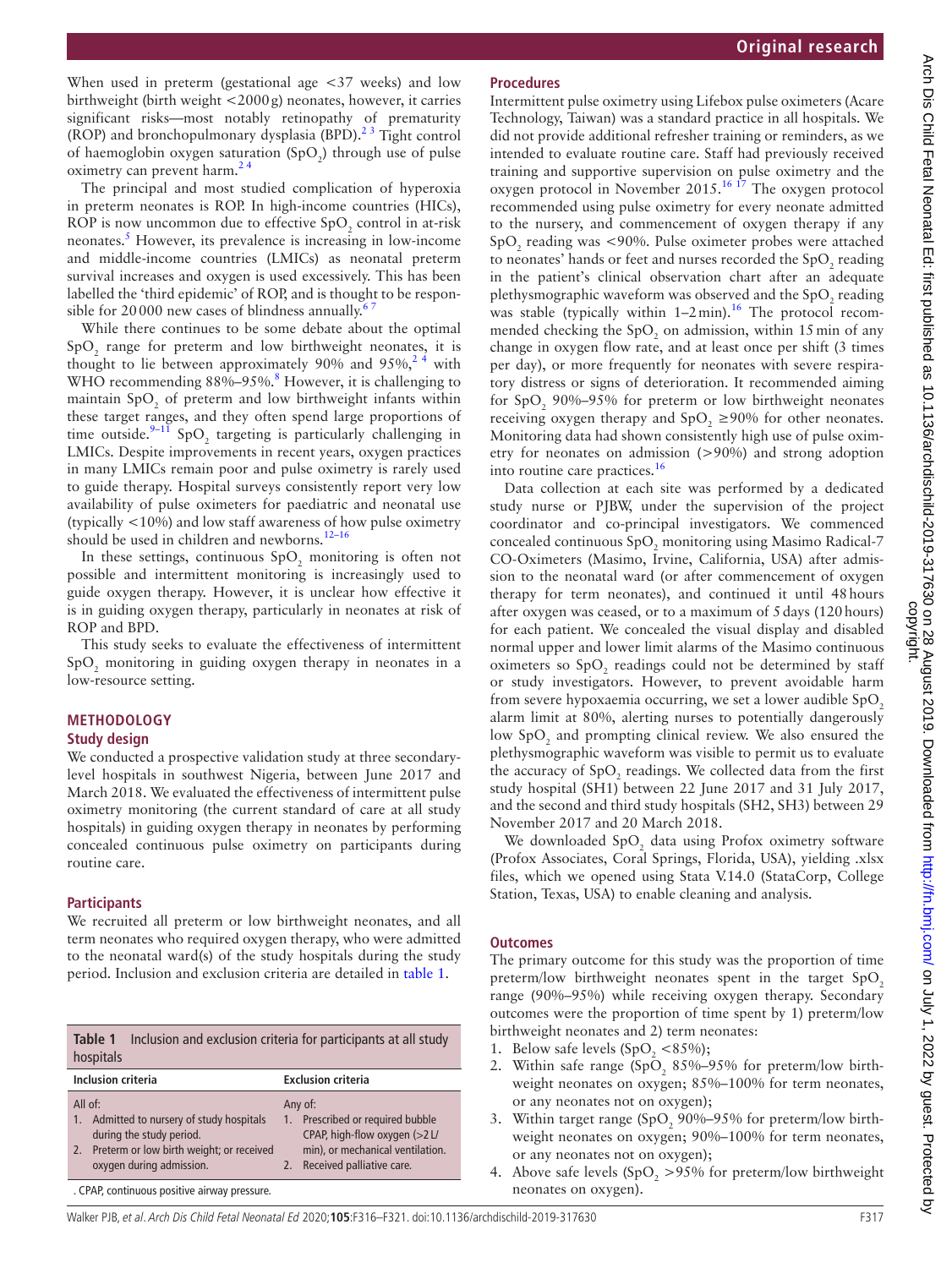<span id="page-2-0"></span>

| Table 2<br>Patient characteristics for all participants at all study<br>hospitals |                                                                                                                                                |                         |  |  |  |
|-----------------------------------------------------------------------------------|------------------------------------------------------------------------------------------------------------------------------------------------|-------------------------|--|--|--|
|                                                                                   | <b>Preterm or LBW</b><br>$(n=50)$                                                                                                              | <b>Term</b><br>$(n=36)$ |  |  |  |
| Sex                                                                               | 24 (48%) male                                                                                                                                  | 22 (61%) male           |  |  |  |
| Hypoxaemic (SpO, <90%) at any time<br>during admission                            | 35 (70%)                                                                                                                                       | 26 (72%)                |  |  |  |
| Received oxygen at any time during<br>admission                                   | 34 (68%)                                                                                                                                       | 36 (100%)               |  |  |  |
| Respiratory distress or tachypnoea (RR<br>>60) at admission                       | 15 (30%)                                                                                                                                       | 14 (39%)                |  |  |  |
| Received antibiotics on day 1 of<br>admission                                     | 44 (88%)                                                                                                                                       | 30 (83%)                |  |  |  |
| Discharged well                                                                   | 27 (54%)                                                                                                                                       | 25 (69%)                |  |  |  |
| Discharged against medical advice                                                 | $6(12\%)$                                                                                                                                      | $4(11\%)$               |  |  |  |
| Died in hospital                                                                  | 13 (26%)                                                                                                                                       | 5(14%)                  |  |  |  |
| Admission diagnoses (including comorbidities)                                     |                                                                                                                                                |                         |  |  |  |
| Preterm                                                                           | 20 (40%)<br>$\triangleright$ 2 (4%) very<br>preterm (GA<br>28-32 weeks)<br>$\blacktriangleright$ 4 (8%) extremely<br>preterm (GA<br><28 weeks) | N/A                     |  |  |  |
| Low birth weight                                                                  | 47 (94%)<br>$\blacktriangleright$ 19 (37%) VLBW<br>$\blacktriangleright$ 2 (4%) ELBW                                                           | N/A                     |  |  |  |
| Apnoea                                                                            | 22 (44%)                                                                                                                                       | 13 (36%)                |  |  |  |
| Neonatal encephalopathy                                                           | 11 (22%)                                                                                                                                       | 27 (75%)                |  |  |  |
| Suspected neonatal sepsis                                                         | 24 (48%)                                                                                                                                       | 15 (42%)                |  |  |  |

BW, birth weight; extremely low birth weight (ELBW), BW <1000 g; GA, gestational age; low birth weight (LBW), BW <2000 g;N/A, not applicable; preterm, GA <37 weeks; RR, respiratory rate; very low birthweight (VLBW), BW 1000-1499g.

#### **Analysis**

We stratified participants into those with a target  $SpO<sub>2</sub>$  range of 90%–95% (preterm/low birthweight neonates on oxygen) and those with a target range of 90%–100% (all other neonates). We then reported the primary and secondary outcomes as median values with 95% CIs, as data were not normally distributed. We used Stata V.14.0 to conduct all data cleaning and analysis.

#### **Ethical aspects**

This study was conducted in accordance with the Australian National Statement on Ethical Conduct in Human Research. We



<span id="page-2-2"></span>Group A: Preterm/low birthweight neonates on oxygen (target range 90-95%; safe range 85-95%); Group B: Term neonates, and any neonates not on oxygen (target range 90-100%;<br>safe range 85-100%). TR, target range (SpO<sub>2</sub> 90-95% for Group A; 90-100% for Group B).

**Figure 1** Median proportion of time participants spent within and outside of target SpO<sub>2</sub> ranges during the study period.

<span id="page-2-1"></span>**Table 3** Proportion of time participants spent within and outside target and safe  $SpO<sub>2</sub>$  ranges during study period

| $\sim$ get and safe spec, fanges aanlig staaj pensa |                                                                        |                                                                                |  |  |  |  |
|-----------------------------------------------------|------------------------------------------------------------------------|--------------------------------------------------------------------------------|--|--|--|--|
|                                                     | <b>Group A (preterm/LBW</b><br>neonates on oxygen):<br>median (95% CI) | Group B (term neonates,<br>and any neonates not on<br>oxygen): median (95% CI) |  |  |  |  |
| Below safe SpO, levels                              | $2.7\%$ (1.7 to 5.6)                                                   | $0.9\%$ (0.3 to 1.4)                                                           |  |  |  |  |
| $(<85\%)$                                           | SH1: 3.3 (0.4 to 15.4)                                                 | SH1: 0.3 (0.1 to 0.8)                                                          |  |  |  |  |
|                                                     | SH2: 2.4 (1.3 to 8.3)                                                  | SH2: 1.8 (0.3 to 24.3)                                                         |  |  |  |  |
|                                                     | SH3: 2.8 (2.5 to 7.6)                                                  | SH3: 1.4 (0.9 to 2.9)                                                          |  |  |  |  |
| Within safe SpO,                                    | 19.3% (16.2 to 24.3)                                                   | 99.1% (98.5 to 99.5)                                                           |  |  |  |  |
| range (85%-95% or<br>85%-100%)                      | SH1: 16.8 (7.8 to 23.3)                                                | SH1: 99.5 (99.1 to 99.7)                                                       |  |  |  |  |
|                                                     | SH2: 24.5 (11.1 to 40.5)                                               | SH2: 98.2 (75.7 to 99.7)                                                       |  |  |  |  |
|                                                     | SH3: 19.2 (10.9 to 24.1)                                               | SH3: 98.6 (97.1 to 99.1)                                                       |  |  |  |  |
| Within target SpO,                                  | 15.7% (13.3 to 18.9)                                                   | 97.3% (96.4 to 98.7)                                                           |  |  |  |  |
| range (90%-95% or<br>90%-100%)                      | SH1: 15.4 (6.7 to 18.7)                                                | SH1: 98.9 (97.0 to 99.2)                                                       |  |  |  |  |
|                                                     | SH2: 17.0 (10.2 to 24.4)                                               | SH2: 95.8 (62.8 to 98.3)                                                       |  |  |  |  |
|                                                     | SH3: 16.2 (9.5 to 20.5)                                                | SH3: 96.1 (91.7 to 97.4)                                                       |  |  |  |  |
| Above target SpO,                                   | 75.0% (63.6 to 81.1)                                                   | N/A                                                                            |  |  |  |  |
| levels (>95%)                                       | SH1: 78.5 (62.3 to 88.9)                                               |                                                                                |  |  |  |  |
|                                                     | SH2: 67.1 (40.0 to 81.3)                                               |                                                                                |  |  |  |  |
|                                                     | SH3: 78.1 (68.4 to 86.4)                                               |                                                                                |  |  |  |  |

LBW, low birth weight; N/A, not applicable; SH1/SH2/SH3, study hospitals 1, 2 and 3.

obtained written informed consent from a parent/guardian of all participants before enrolment in this study.

# **Results**

We recruited a total of 86 eligible neonates for this study: 41 from SH1, 26 from SH2 and 19 from SH3. Fifty-one participants were either preterm or low birth weight (19 at SH1, 17 at SH2, 15 at SH3), and 70 received oxygen during their admission (35 at SH1, 26 at SH2, 9 at SH3). Patient characteristics are detailed in [table](#page-2-0) 2.

We monitored participants'  $SpO<sub>2</sub>$  for a total of 5552 hours (231.3 patient-days). Of this, 4000hours (166.7 days, 72.1% of total recording time) were for preterm/low birthweight neonates, including 1766hours (73.6 days; 31.8%) while receiving oxygen; 1551hours (64.6 days, 27.9%) were for term neonates.

# **Frequency of monitoring**

During the study period, nurses recorded 1147 intermittent  $SpO<sub>2</sub>$  readings on participants (mean 5.0 readings per patient per day) during routine care: 717 on preterm/low birthweight neonates (mean: 4.3 readings per patient per day; 4.7 while on oxygen; 4.2 while not on oxygen); 430 oximetry readings on term neonates (mean: 6.7 readings). Patients with a target  $SpO<sub>2</sub>$ range of 90%–95% had their  $\text{SpO}_2$  monitored 4.7 times per day; those with a target range of 90%–100% were monitored 5.3 times per day (both mean values).

# **Time within the target range**

Preterm and low birthweight neonates on oxygen spent only 15.7% (95% CI 13.3 to 18.9) of time within the target  $SpO<sub>2</sub>$ range of 90%–95%. These neonates spent 75.0% of their time (63.6–81.1) with  $SpO<sub>2</sub> > 95%$ , and 2.7% (1.7–5.6) of their time with  $SpO<sub>2</sub> < 85%$  ([table](#page-2-1) 3, [figure](#page-2-2) 1). Term neonates, and all neonates not on oxygen, however, spent 97.3% (95% CI 96.4 to 98.7) of their time within the target range of 90%–100%, and only 0.9% (0.3–1.4) of their time with  $SpO<sub>2</sub>$  below 85%. Analysing both groups together, participants spent on average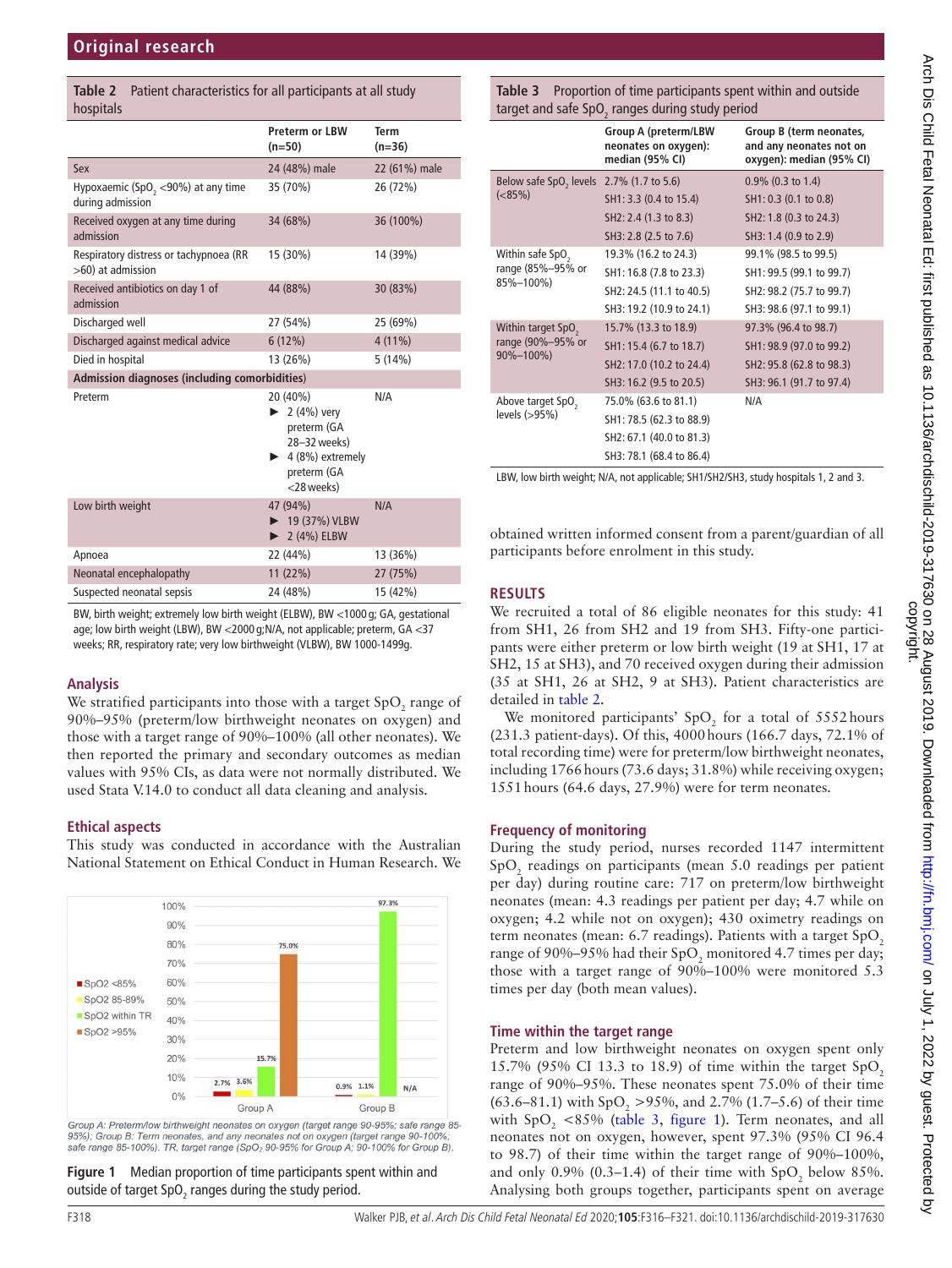<span id="page-3-0"></span>**Table 4** Proportion of time participants spent within and outside target and safe ranges, comparing data from concealed continuous  $\mathsf{SpO}_2$  monitoring and nurses' clinical records from intermittent monitoring

|                                                  | All patients:<br>median (95% CI) | Group A: median<br>(95% CI) | Group B: median<br>(95% CI) |  |  |  |
|--------------------------------------------------|----------------------------------|-----------------------------|-----------------------------|--|--|--|
| As per continuous monitoring                     |                                  |                             |                             |  |  |  |
| Below safe range                                 | 1.5% (1.0 to 2.3)                | 2.7% (1.7 to 5.6)           | $0.9\%$ (0.3 to 1.4)        |  |  |  |
| Within safe range                                | 96.2% (83.9 to<br>98.5)          | 19.3% (16.2 to 24.3)        | 99.1% (98.5 to<br>99.5)     |  |  |  |
| Within target range                              | 92.5% (78.5 to<br>96.3)          | 15.7% (13.3 to 18.9)        | 97.3% (96.4 to<br>98.7)     |  |  |  |
| Above target range                               | N/A                              | 75.0% (63.6 to 81.1)        | N/A                         |  |  |  |
| As per nurses' record of intermittent monitoring |                                  |                             |                             |  |  |  |
| Below safe range                                 | 7.3%                             | 16.0%                       | 3.6%                        |  |  |  |
| Within safe range                                | 79.3%                            | 45.8%                       | 96.4%                       |  |  |  |
| Within target range                              | 73.1%                            | 33.2%                       | 92.8%                       |  |  |  |
| Above target range                               | N/A                              | 38.2%                       | N/A                         |  |  |  |

Group A: preterm/low birthweight neonates on oxygen (target range 90%–95%; safe range 85%–95%). Group B: term neonates, and any neonates not on oxygen (target range 90%–100%; safe range 85%–100%).

N/A, not applicable.

92.5% (95% CI 78.5 to 96.3) of time within the target range, and only 1.5% (1.0–2.3) of time with  $SpO_2$  <85%.

Compared with concealed continuous  $SpO<sub>2</sub>$  monitoring, nurses' oximetry records detected more time below the target range and less time above the target range ([table](#page-3-0) 4). This was most evident in preterm infants on oxygen therapy.

#### **Discussion**

Our findings suggest that current oximetry and oxygen practices in the study hospitals are appropriately maintaining  $SpO<sub>2</sub>$ in the target range for term neonates, but are not adequately restricting oxygen therapy for preterm and low birthweight neonates. While term neonates spent 97% of time in the target range (90%–100%), preterm/low birthweight neonates spent 15.7% of time in the target range (90%–95%) while receiving oxygen. Neonates spent very little (<2%) time below safe levels (<85%), suggesting that oxygen therapy is being used effectively to prevent and treat hypoxia and its potentially lethal sequelae.<sup>[18](#page-5-1)</sup> However, preterm neonates on oxygen therapy spent 75% of time above the target range (>95%). We did not measure ROP or BPD in our study, but the link between iatrogenic hyperoxia and these conditions is well-established $4^{4}$   $19-21$  and excessive oxygen administration in the study hospitals therefore likely put these neonates at risk of harm.

Nurses' intermittent  $\text{SpO}_2$  recordings tended to overestimate the time spent below the target range and underestimate the time spent above the target range. This may indicate that nurses more actively look for (and act on) hypoxia than hyperoxia—a hypothesis supported by feedback from nurses at SH1 and previous studies. $22 \times 23$  This has implications for auditing and designing oxygen systems in low-resource hospitals, where relying on recorded  $\text{SpO}_2$  readings may overestimate the time spent under target range, and underestimate the time spent above.

The Lifebox pulse oximeters used by nurses in this study were developed for low-resource settings by WHO and the World Federation of Societies for Anaesthesiologists, with rated accuracy of  $\pm 2\%$ .<sup>[24 25](#page-5-3)</sup> They have been validated for use in children and neonates, and give comparable readings with leading commercial oximetry brands.<sup>[24 26](#page-5-3)</sup>

#### **Original research**

Existing evidence shows that even in resource-rich settings, it is difficult to control  $\text{SpO}_2$  accurately in preterm and low birthweight neonates. Data from large oxygen-targeting trials among extremely preterm neonates in HICs found that neonates spent 41%–67% of time outside the target range.<sup>9–11 27 28</sup> Oxygen targeting in our study was expectedly poorer than these studies, which were conducted in well-resourced settings using continuous pulse oximetry monitoring by dedicated neonatal intensive care nurses. Data from Kenya involving intermittent SpO2 monitoring found that in the first 24hours of life, only 6.7% of preterm/low birthweight neonates remained consistently within the target SpO<sub>2</sub> range, and more than half (53%) had more SpO<sub>2</sub> readings outside the target range than within.<sup>2</sup>

Common oxygen-related and oximetry-related challenges facing clinicians caring for neonates in resource-poor environments include:

- 1. Decreased capacity to detect hypoxic or hyperoxic episodes, which can increase the risk of  $ROP<sup>30</sup>$ ;
- 2. Nurse:patient ratios as low as 1–2 nurses to 40–50 neonates $^{27}$ ;
- 3. Suboptimal staff education in oxygen administration to preterm/low birthweight neonates;
- 4. Tendency to favour hyperoxia over hypoxia. This observation is consistent with previous studies, and is thought to be related to the innocuous clinical presentation of hyperoxia compared with hypoxia.<sup>9</sup> <sup>11 27</sup> <sup>28</sup>

#### **Improving oximetry and oxygen practices in a low-resource environment**

Improved access to oxygen therapy globally has been associated with decreased neonatal mortality in many LMICs (particularly MICs).<sup>31</sup> However, it has also fuelled a rise in the prevalence of  $ROP<sup>6 32 33</sup>$  Many hospitals now face challenges in the safe use of oxygen in preterm/low birthweight neonates. Our study shows that while pulse oximetry is an essential tool for promoting safe oxygen use, additional measures may need to be introduced for preterm and low birthweight neonates, who are most at risk of harm.

Potential avenues for improvement relate to the frequency of  $SpO<sub>2</sub>$  monitoring, and adequate resource-provision and staffing of neonatal wards. The most financially feasible of these is likely frequency of  $SpO<sub>2</sub>$  monitoring. As this study shows, checking  $SpO<sub>2</sub>$  of neonates with a target range of 90%–100% 5.3 times per day is sufficient to keep  $SpO<sub>2</sub>$  within the desired range. However, in preterm/low birthweight neonates receiving oxygen, monitoring  $\text{SpO}_2$  more frequently than the current 4.7 times per day could lead to improved  $SpO<sub>2</sub>$  control. Informal feedback from nurses at SH1 suggested that monitoring these neonates'  $\text{SpO}_2$  up to 12 times per day could be feasible, particularly as this change would only involve a minority of neonates. Structural changes such as designated high-dependency zones in neonatal wards with greater nursing resources could help achieve this. All changes to practice should, however, be determined by what is feasible and appropriate in each individual clinical setting.

Recently, automated closed-loop systems have been shown in high-income settings to enable superior  $SpO<sub>2</sub>$  control in preterm/ low birthweight neonates.<sup>34–36</sup> Further investigation is needed to ensure quality and safety of such systems, but application of this technology to simple oxygen systems in resource-constrained settings remains an exciting possibility.

Finally, many commonly used oxygen and oximetry guidelines, including those by WHO, do not make specific reference to how intermittent pulse oximetry should be used in neonates.<sup>[8](#page-4-4)</sup> Given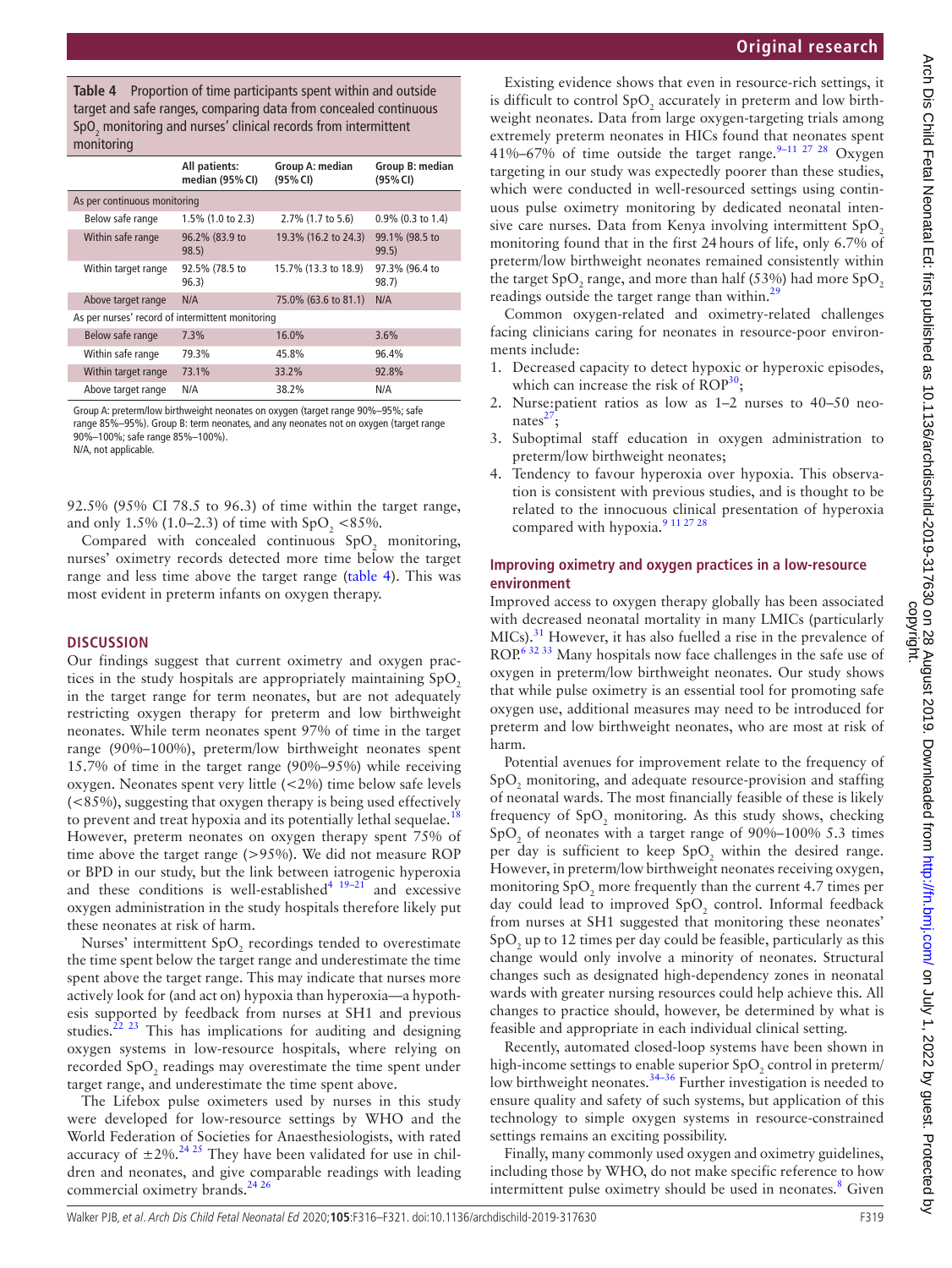्ट

the increasing use of this monitoring method in LMICs, there is future potential to include clearer guidance on its optimal use in neonates, particularly those born preterm or with low birth weight.

## **Limitations**

This study has several limitations. First, the number of neonates enrolled in this study was low and involved only three hospitals. Furthermore, few participants were very/extremely preterm or very low/extremely low birth weight, the demographic most at risk of hyperoxic injury. Additional data in this patient group from low-income settings would be helpful to guide future oxygen practices. The study hospitals were also participating in an oxygen improvement project, and had already improved their oxygen practices substantially prior to this study. In the 2years prior to this study, all three hospitals had adopted pulse oximetry into routine practice, and installed oxygen delivery systems that enabled them to more easily and accurately provide oxygen to patients (including 0-2 LPM flowmeters, nasal prongs, oxygen concentrators and reliable power supply).<sup>[16 17](#page-5-0)</sup> Unpublished data show that the introduction of pulse oximetry did improve the quality of oxygen care in our study hospitals (personal correspondence, Dr Hamish Graham, January 2019). As such, these hospitals represent relatively good oxygen and pulse oximetry practices compared with most similarly resourced hospitals.

#### **Conclusions**

In this study, we found that in preterm and low birthweight neonates receiving oxygen therapy, monitoring  $SpO<sub>2</sub>$  intermittently an average of 4.7 times per day using a simple decisionmaking algorithm was only sufficient to keep  $SpO<sub>2</sub>$  within the target range of 90%–95% for a small proportion of time. However, the same procedure enabled nurses to adequately maintain all other neonates'  $\text{SpO}_2$  within a wider target range of 90%–100%. Preterm and low birthweight neonates on oxygen therapy spent 75% of time in hyperoxia, indicating a need to teach health workers to be alert to the dangers of hyperoxia and the safe upper threshold in these infants, and to enable them to monitor  $SpO<sub>2</sub>$  frequently. Either intermittent or continuous pulse oximetry must be associated with adequate awareness and responses to avoid dangerous hypoxaemia or hyperoxia.

#### **Author affiliations**

<sup>1</sup> Centre for International Child Health, Department of Paediatrics, The University of Melbourne, Parkville, Victoria, Australia

<sup>2</sup>Medicine, Nursing & Health Sciences, Monash University, Clayton, Victoria, Australia <sup>3</sup>Department of Paediatrics, University of Ibadan, Ibadan, Nigeria

- 4 University College Hospital Ibadan, Ibadan, Nigeria
- <sup>5</sup>Department of Neonatology, Mother and Child Hospital, Akure, Nigeria
- <sup>6</sup>Teaching Hospital Complex, University of Medical Sciences, Akure, Nigeria
- <sup>7</sup> Department of Paediatrics, Sacred Heart Hospital, Abeokuta, Nigeria

8 Department of Paediatrics, Monash University, Melbourne, Victoria, Australia

9 Monash Newborn, Monash Children's Hospital, Melbourne, Victoria, Australia <sup>10</sup>Intensive Care Unit and University of Melbourne Department of Paediatrics, Royal Children's Hospital, Parkville, Victoria, Australia

<sup>11</sup>Department of Child Health, School of Medicine and Health Sciences, University of Papua New Guinea, Port Moresby, Papua New Guinea

<sup>12</sup>College of Medicine, University of Ibadan, Ibadan, Nigeria

<sup>13</sup>Department of Paediatrics, University College Hospital Ibadan, Ibadan, Nigeria <sup>14</sup>Centre for International Child Health, University of Melbourne, Royal Children's Hospital, Parkville, Victoria, Australia

**Contributors** PJBW, HG, TD, KT and AGF conceived and designed the study. PJBW, HG, AAB, AIA, ROO, OAO, IVO and AGF participated in project implementation. PJW and AAB were responsible for data collection. PJBW, HG and AAB contributed to data analysis and interpretation of results. PJBW drafted the manuscript. HG, TD and AGF provided substantial comments to the writing of the manuscript. All authors read and approved the final manuscript.

**Funding** The funders of the study include the Bill and Melinda Gates Foundation (financial support for the Nigeria Oxygen Implementation Project, in which this study is nested; OPP1123577), Masimo Corporation (provision of 10 Radical-7 CO-Oximeters, probes, and one Windows laptop computer) and the Murdoch Children's Research Institute (\$A500 scholarship to support PJBW's involvement). All authors had full access to all the data in the study, and had final responsibility for the decision to submit for publication.

**Disclaimer** The funders played no role in study design, data collection, data analysis, data interpretation or writing of this report.

**Competing interests** None declared.

**Patient consent for publication** Not required.

**Ethics approval** This study obtained approval from the ethics committees at the University of Melbourne (Ethics ID 1748914), Monash University (Project Number 9398) and the University College Hospital/University of Ibadan (Ethics Committee Assigned Number UI/EC/16/0413).

**Provenance and peer review** Not commissioned; externally peer reviewed.

**Data availability statement** Data are available on reasonable request.

**Open access** This is an open access article distributed in accordance with the Creative Commons Attribution 4.0 Unported (CC BY 4.0) license, which permits others to copy, redistribute, remix, transform and build upon this work for any purpose, provided the original work is properly cited, a link to the licence is given, and indication of whether changes were made. See: [https://creativecommons.org/](https://creativecommons.org/licenses/by/4.0/) [licenses/by/4.0/.](https://creativecommons.org/licenses/by/4.0/)

#### **ORCID iDs**

Patrick James Berkeley Walker <http://orcid.org/0000-0002-0115-0516> Kenneth Tan<http://orcid.org/0000-0002-1931-0549> Trevor Duke <http://orcid.org/0000-0003-4637-1416> Hamish Graham<http://orcid.org/0000-0003-2461-0463>

#### **References**

- <span id="page-4-0"></span>1 Duke T, Graham SM, Cherian MN, et al. Oxygen is an essential medicine: a call for international action. *[Int J Tuberc Lung Dis](http://www.ncbi.nlm.nih.gov/pubmed/20937173)* 2010;14:1362-8.
- <span id="page-4-1"></span>2 Askie LM, Darlow BA, Davis PG, et al. Effects of targeting lower versus higher arterial oxygen saturations on death or disability in preterm infants. Cochrane Database Syst [Rev](http://dx.doi.org/10.1002/14651858.CD011190.pub2) 2017;368.
- 3 Stenson BJ. Oxygen saturation targets for extremely preterm infants after the NeOProM trials. [Neonatology](http://dx.doi.org/10.1159/000444913) 2016;109:352-8.
- <span id="page-4-7"></span>4 Askie LM, Darlow BA, Finer N, et al. Association between oxygen saturation targeting and death or disability in extremely preterm infants in the neonatal oxygenation prospective meta-analysis CollaborationAssociation between oxygen saturation targeting and death or disability in extremely preterm InfantsAssociation between oxygen saturation targeting and death or disability in extremely preterm infants. JAMA 2018;319:2190–201.
- <span id="page-4-2"></span>5 Gilbert C, Fielder A, Gordillo L, et al. Characteristics of infants with severe retinopathy of prematurity in countries with low, moderate, and high levels of development: implications for screening programs. [Pediatrics](http://dx.doi.org/10.1542/peds.2004-1180) 2005;115:e518-25.
- <span id="page-4-3"></span>6 Gilbert C. Retinopathy of prematurity: a global perspective of the epidemics, population of babies at risk and implications for control. [Early Hum Dev](http://dx.doi.org/10.1016/j.earlhumdev.2007.11.009) 2008;84:77–82.
- 7 Blencowe H, Lawn JE, Vazquez T, et al. Preterm-associated visual impairment and estimates of retinopathy of prematurity at regional and global levels for 2010. Pediatr [Res](http://dx.doi.org/10.1038/pr.2013.205) 2013;74:35–49.
- <span id="page-4-4"></span>8 WHO. Oxygen therapy for children: a manual for health workers. Geneva, Switzerland: World Health Organization, 2016.
- <span id="page-4-5"></span>9 Hagadorn JI, Furey AM, Nghiem T-H, et al. Achieved versus intended pulse oximeter saturation in infants born less than 28 weeks' gestation: the AVIOx study. [Pediatrics](http://dx.doi.org/10.1542/peds.2005-0413) 2006;118:1574–82.
- 10 Laptook AR, Salhab W, Allen J, et al. Pulse oximetry in very low birth weight infants: can oxygen saturation be maintained in the desired range? [J Perinatol](http://dx.doi.org/10.1038/sj.jp.7211500) 2006;26:337–41.
- 11 van Zanten HA, Tan RNGB, van den Hoogen A, et al. Compliance in oxygen saturation targeting in preterm infants: a systematic review. [Eur J Pediatr](http://dx.doi.org/10.1007/s00431-015-2643-0) 2015;174:1561-72.
- <span id="page-4-6"></span>12 Herbert LJ, Wilson IH. Pulse oximetry in low-resource settings. [Breathe](http://dx.doi.org/10.1183/20734735.038612) 2012;9:90-8.
- 13 Graham H, Ayede A, Bakare A, et al. Oxygen for children and newborns in nontertiary hospitals in south-west Nigeria: a needs assessment. Afr J Med med Sci 2016;45:31–49.
- 14 Wandi F, Peel D, Duke T. Hypoxaemia among children in rural hospitals in Papua New Guinea: epidemiology and resource availability—a study to support a national oxygen programme. [Ann Trop Paediatr](http://dx.doi.org/10.1179/146532806X152791) 2006;26:277–84.
- 15 McCollum ED, Bjornstad E, Preidis GA, et al. Multicenter study of hypoxemia prevalence and quality of oxygen treatment for hospitalized Malawian children. Trans [R Soc Trop Med Hyg](http://dx.doi.org/10.1093/trstmh/trt017) 2013;107:285–92.